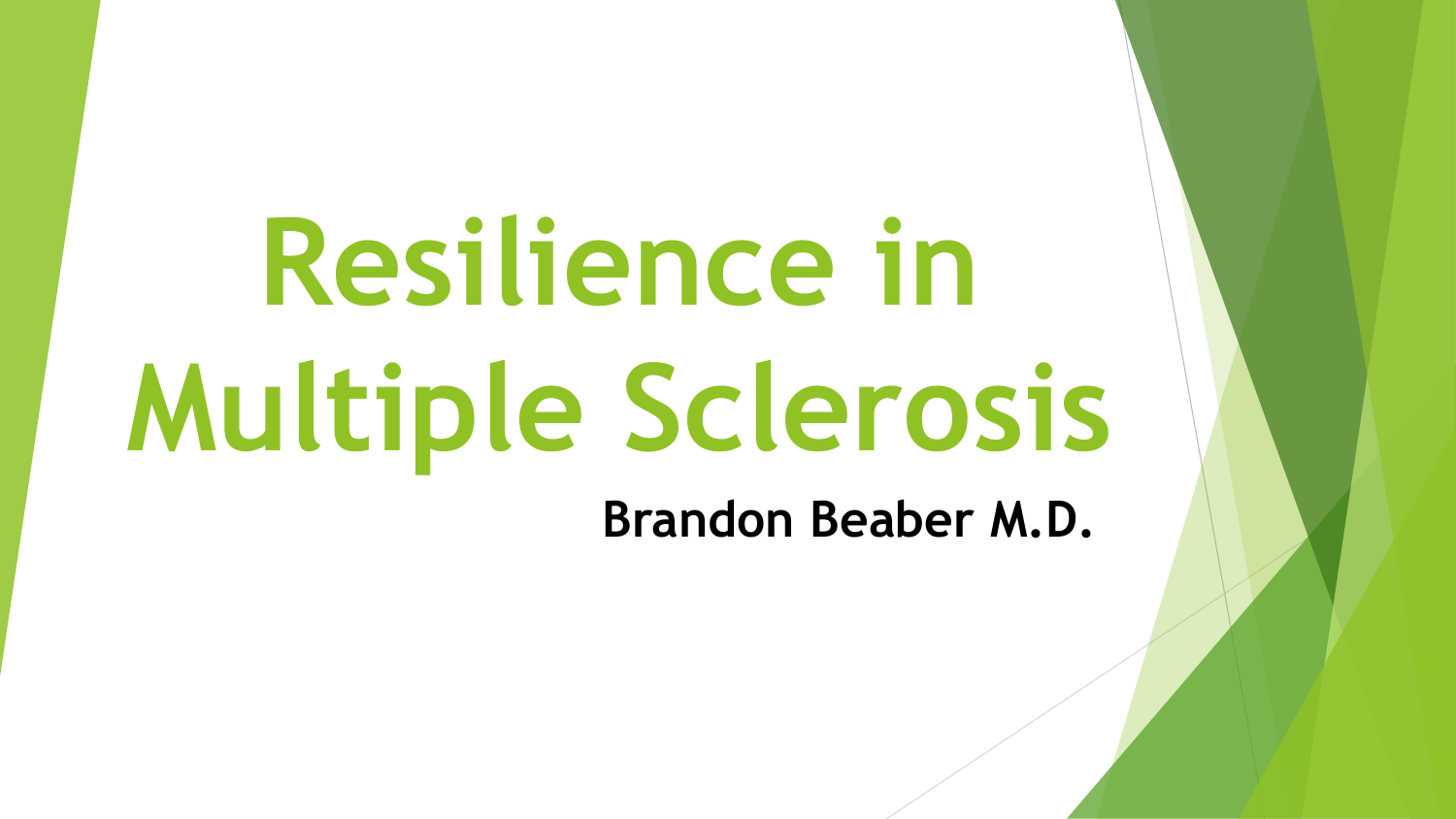## **Sandra Orozco, January 19th, 1993**

**My head was spinning. I was in severe pain. On a scale of one to ten, it was a twenty. I couldn't even turn my head to the left because I was in such pain. I had paralysis of my right face. My throat had closed down, and I could not eat. I had peripheral blindness of both eyes. I felt like I was dying. I lost faith. I lost hope. I lost my career as a healthcare professional. I was slowly going into a state of depression, and I felt worthless to society. I went to my nephew Jonathan when he was seven days old, and I said to him, "I'm not going to be around. I'm going to be a little angel watching over you."**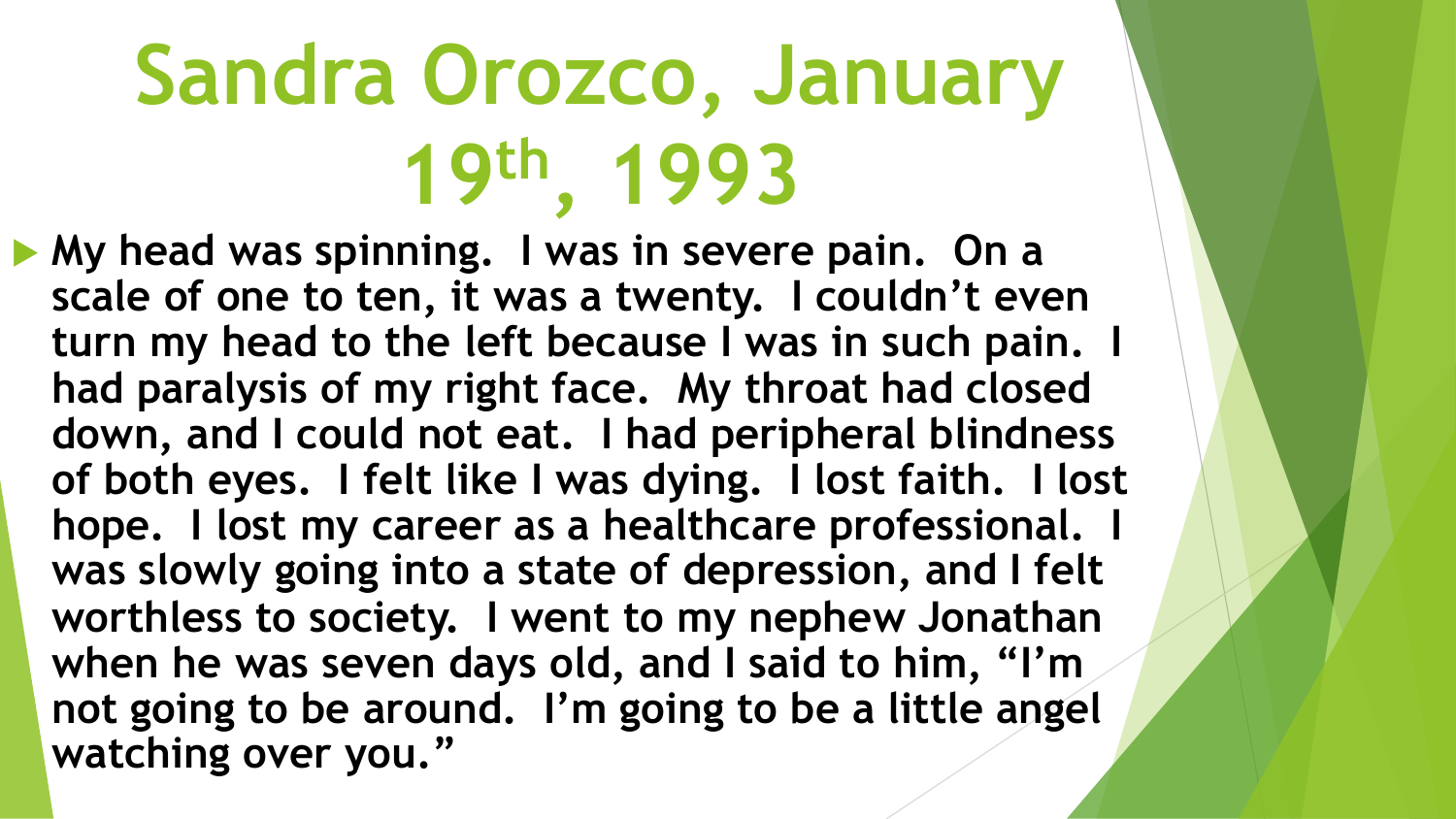

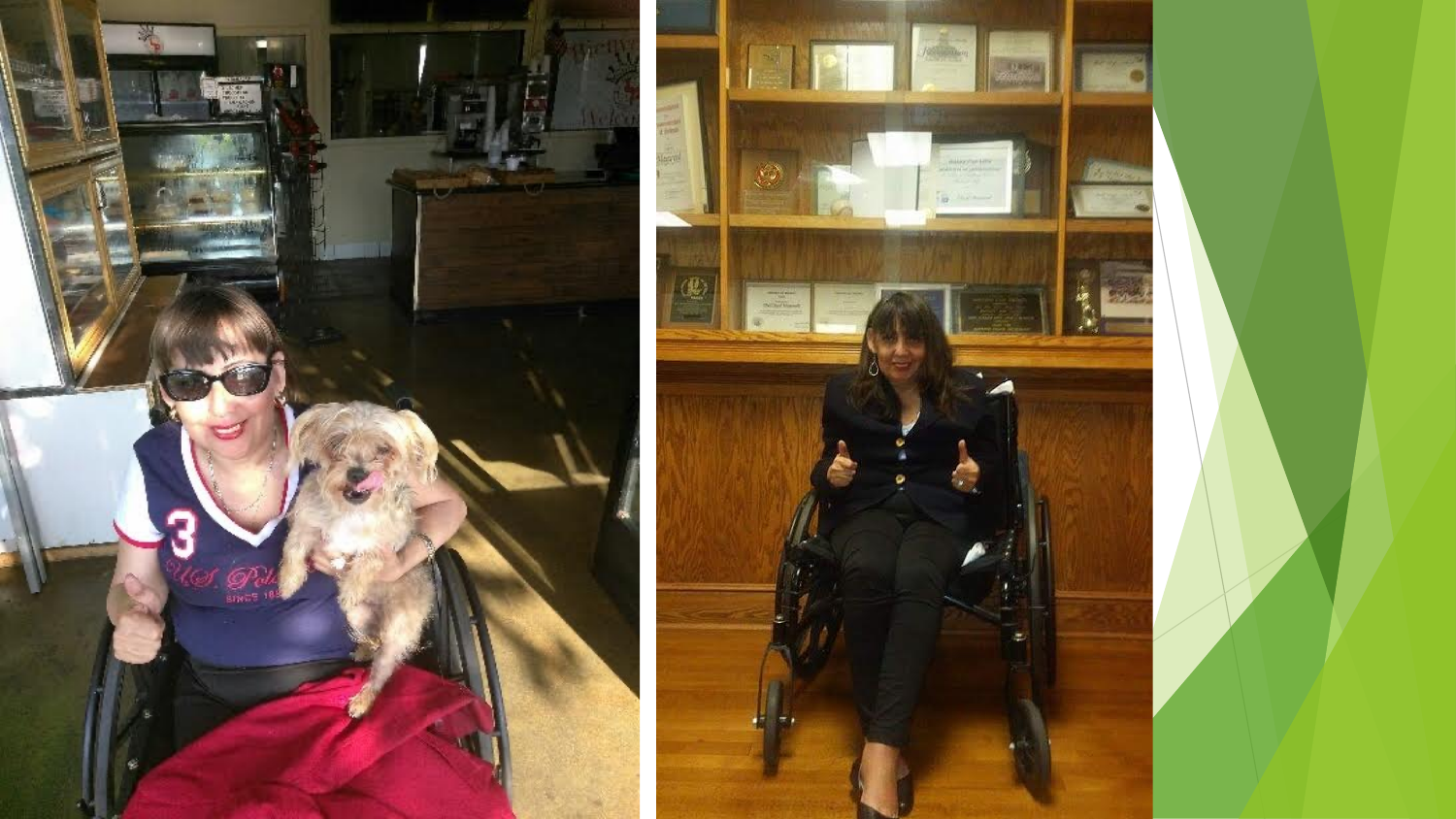

outcome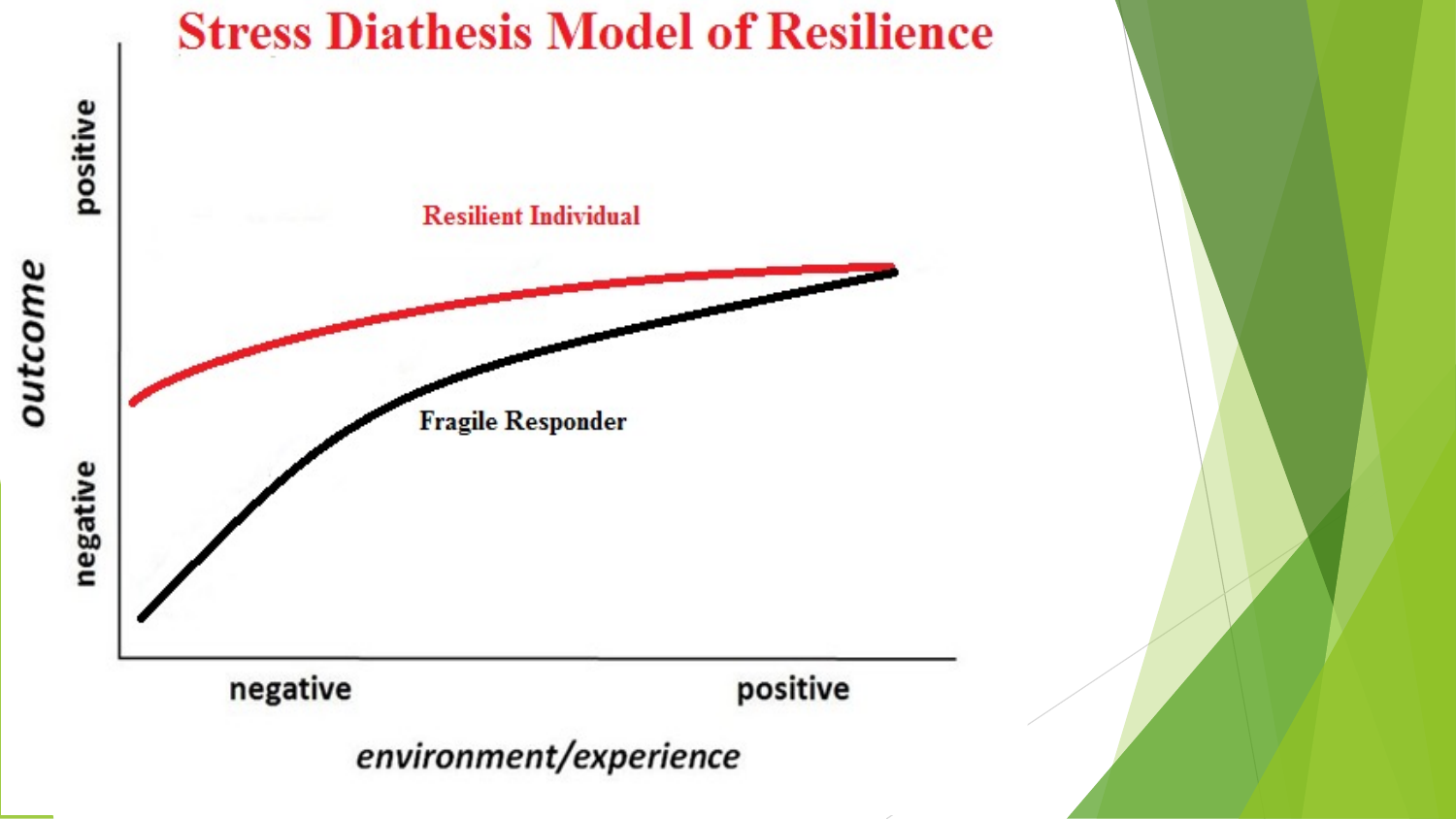## **Posttraumatic Growth (Tedeschi and Calhoun)**

- ▶ 1) Increased awareness of new opportunities and new **possibilities**
- ▶ 2) Stronger personal relationships and stronger emotional **connections to others who suffer**
- ▶ 3) Greater awareness of personal strength despite also **being more aware of vulnerability to traumatic events beyond one's control**
- ▶ 4) Valuing life more than before and growing more **appreciative of things that previously might have been taken for granted**
	- u **5) Experiencing a deeper spiritual life, sometimes also resulting in a change in one's belief system**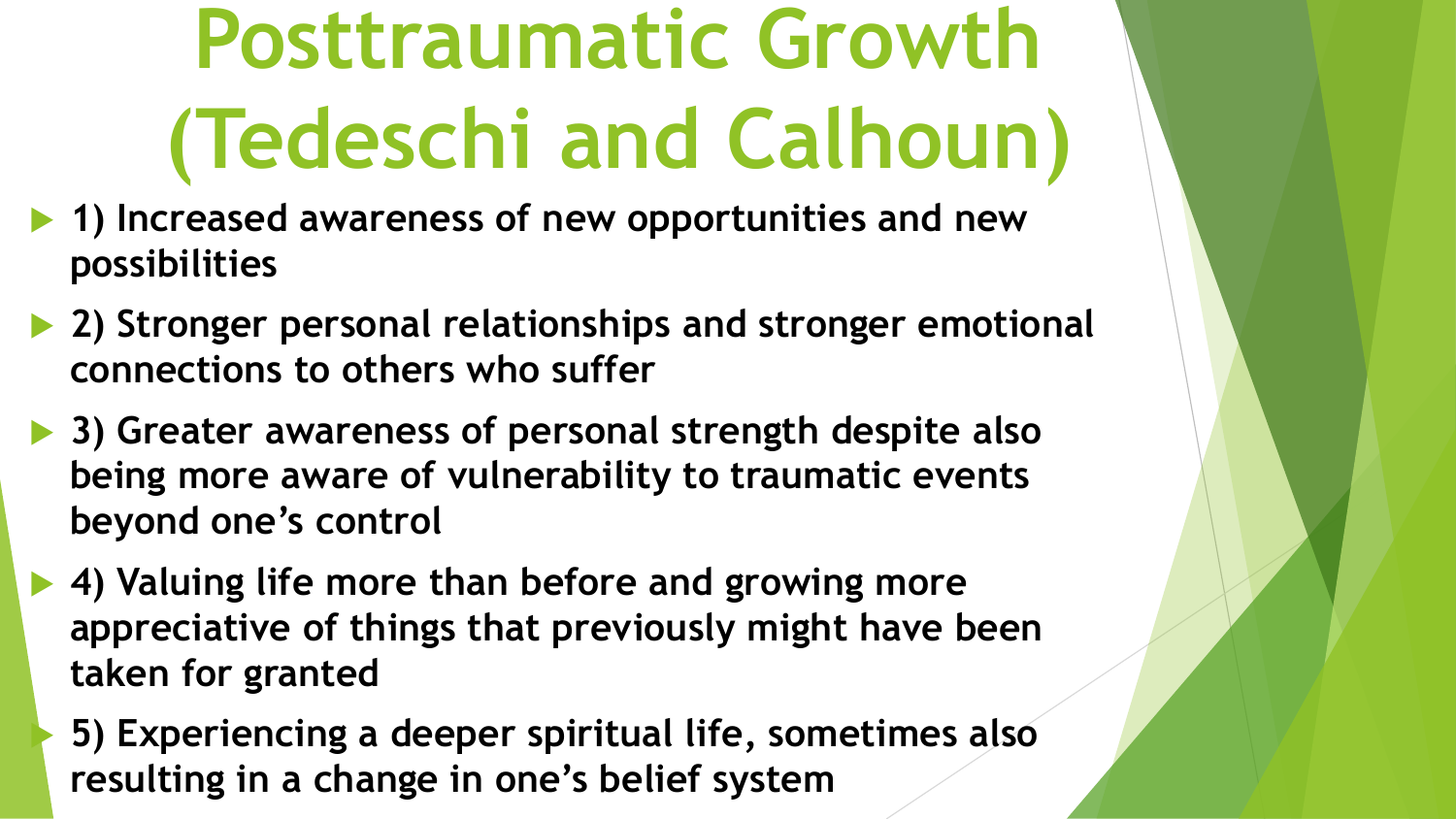## **Resilience (Reivich and Shatte)**

- **Emotion regulation**
- **Impulse control**
- **Realistic optimism**
- **Causal analysis**
- **Empathy**
- **Self-efficacy**
- **Reaching out**





Leon T. Brick, M.D., accepted at the Albert Lader A.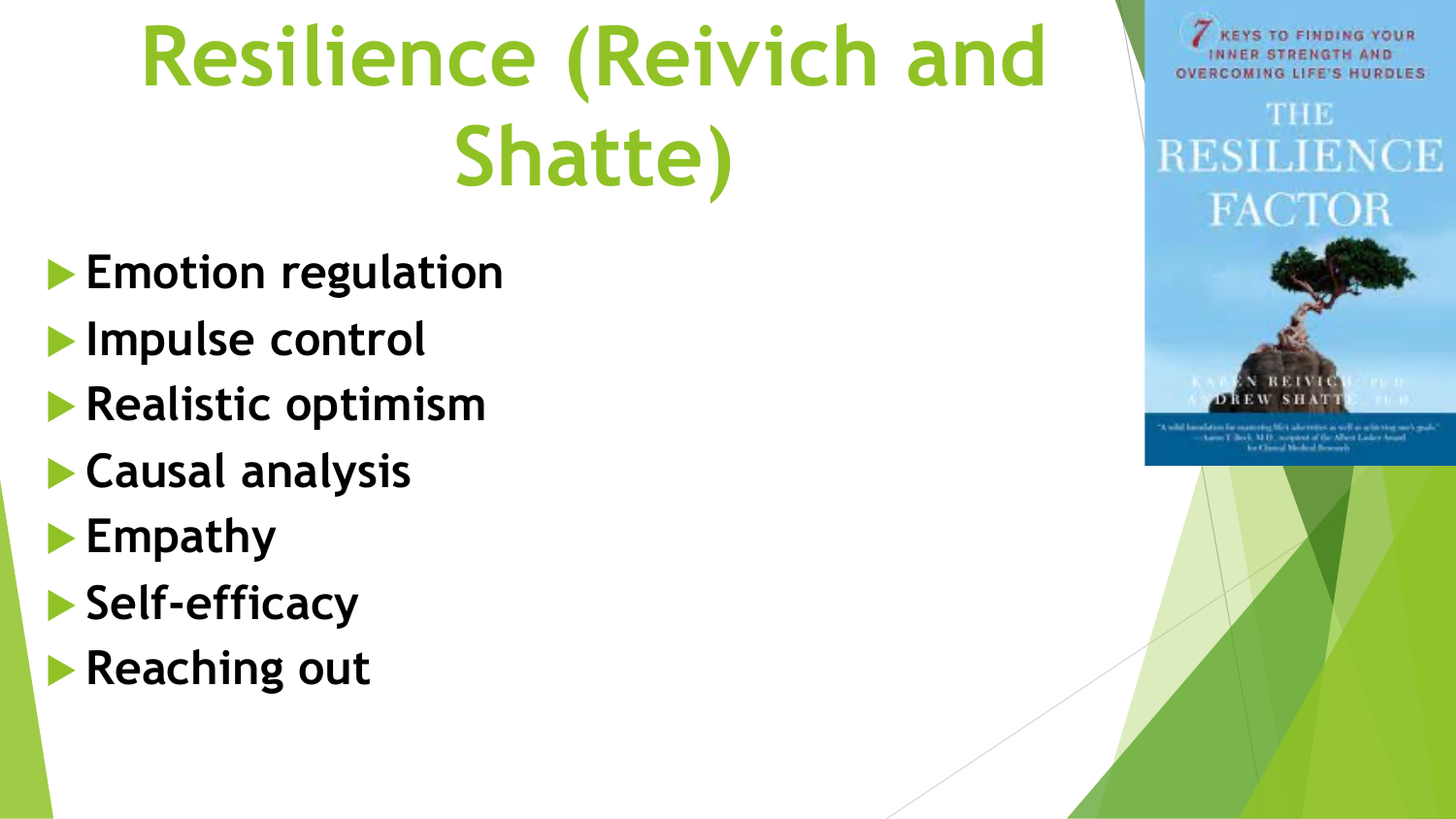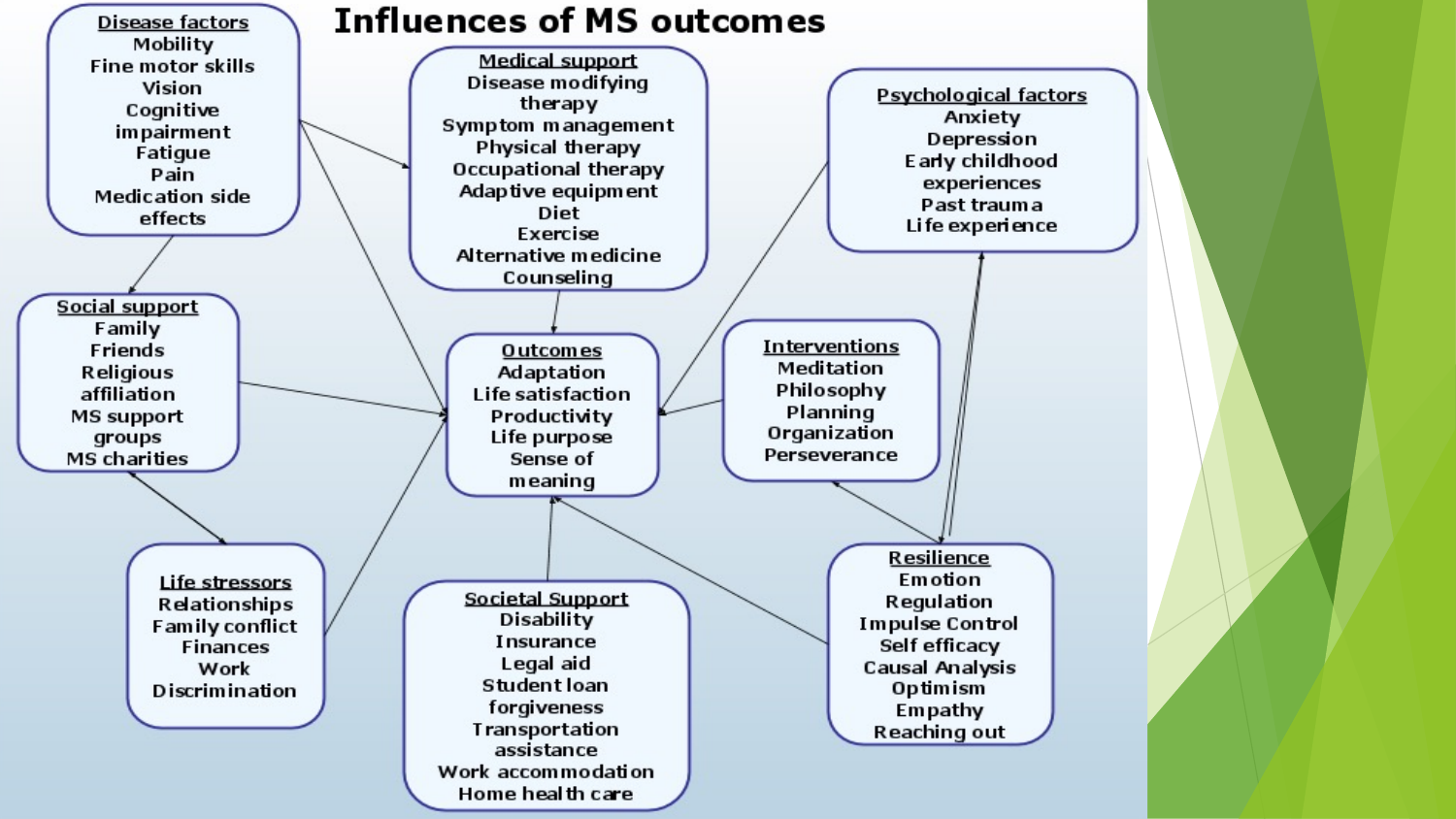## **Everyday Matters (Dawn Ehde/Kevin Alschuler)**

- **Gratitude journal**
- **Meditation**
- **Altruism**
- **1. "20 second rule"**
- **Invest in social support**



**National Multiple Sclerosis** Society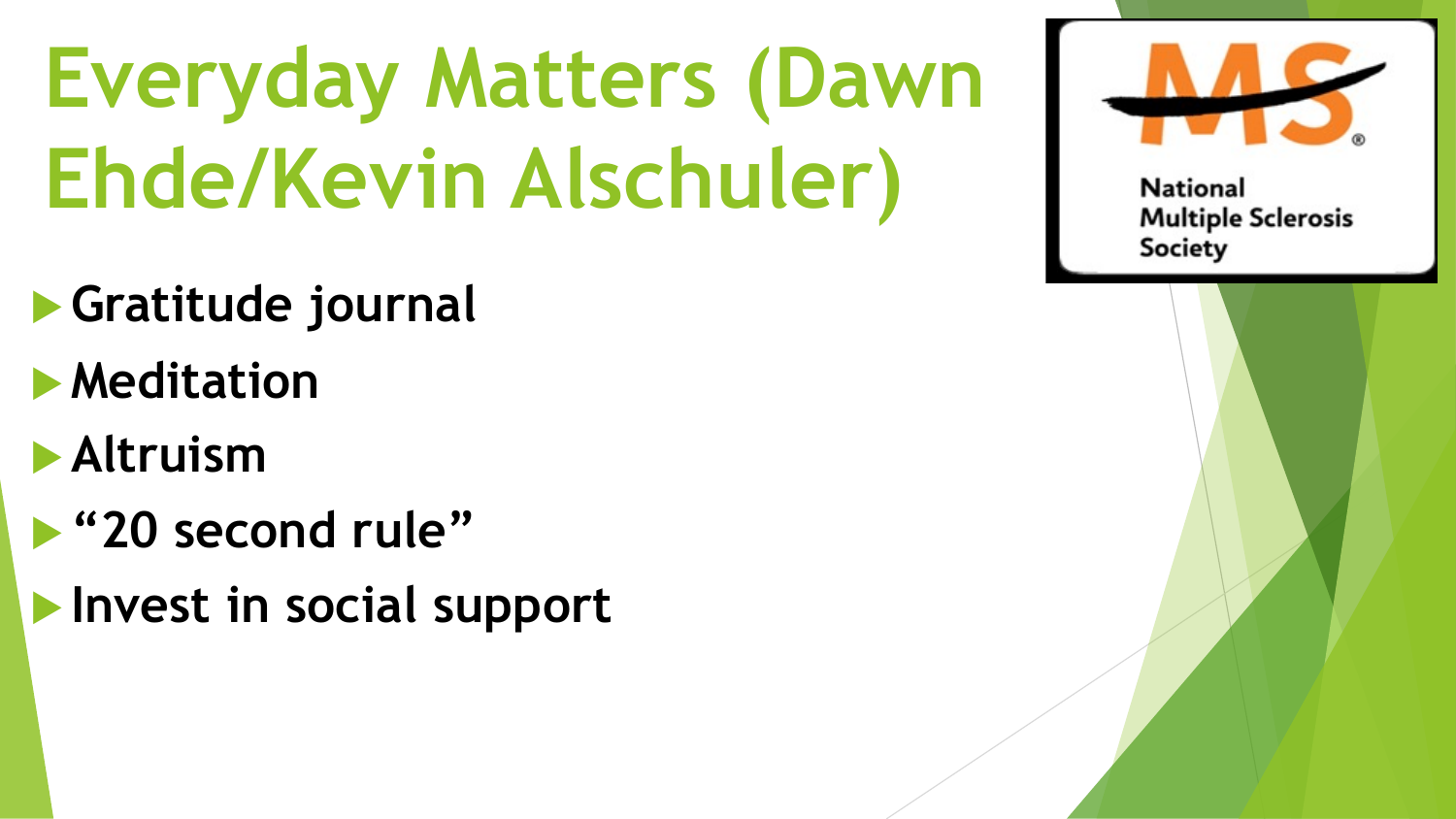## **Positive Psychology (Martin Seligman)**

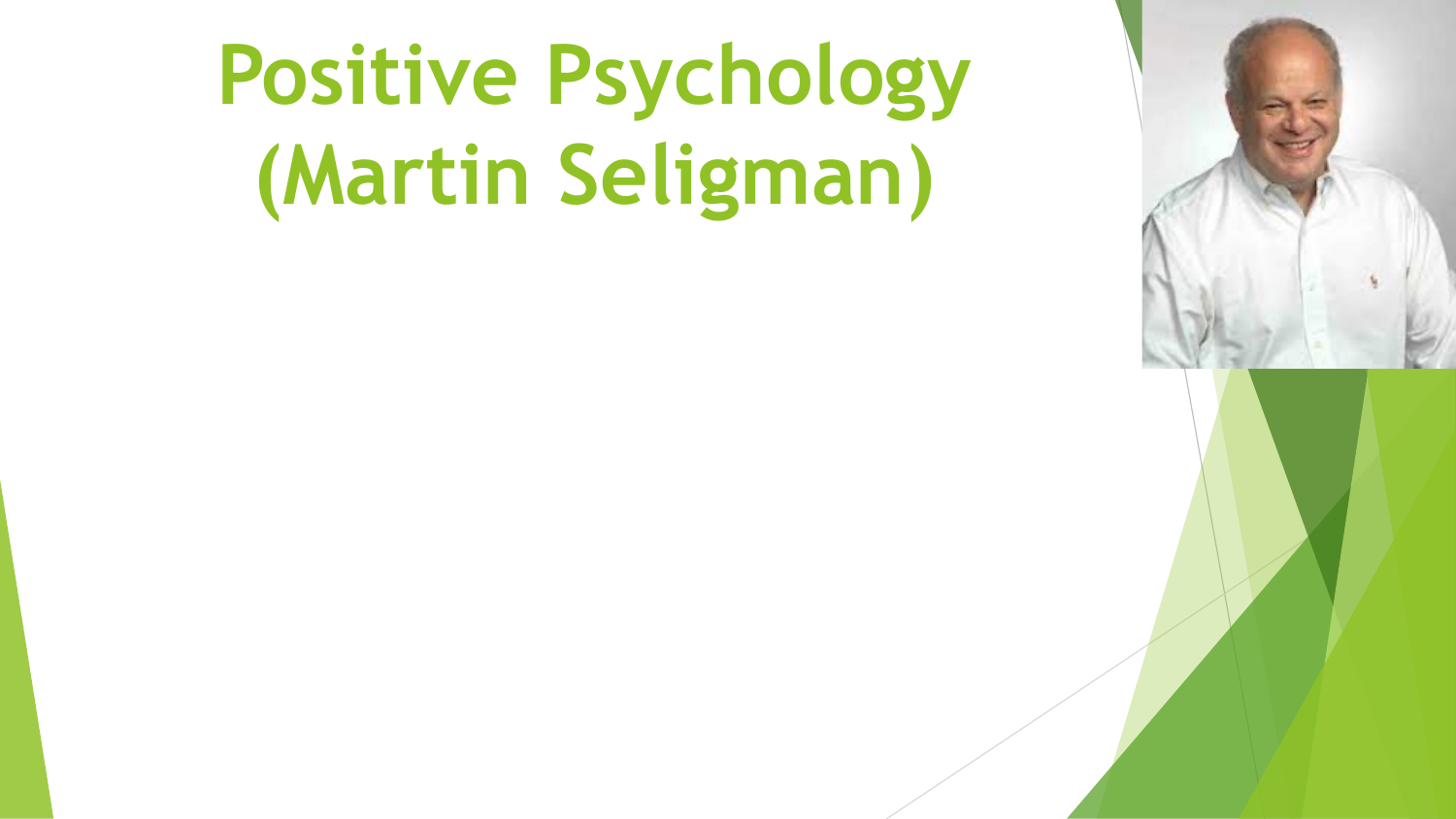## **Things you can do to improve happiness**

- **Eat abundant whole fruits and vegetables**
- **Become financially secure-though research suggests you may not gain additional happiness beyond a salary of \$75,000 US dollars per year**
- **Develop a strong social network**
- **Find a job/career you enjoy**
- **Get married, especially to a happy person** 
	- **Spend time with happy people**

**Exercise**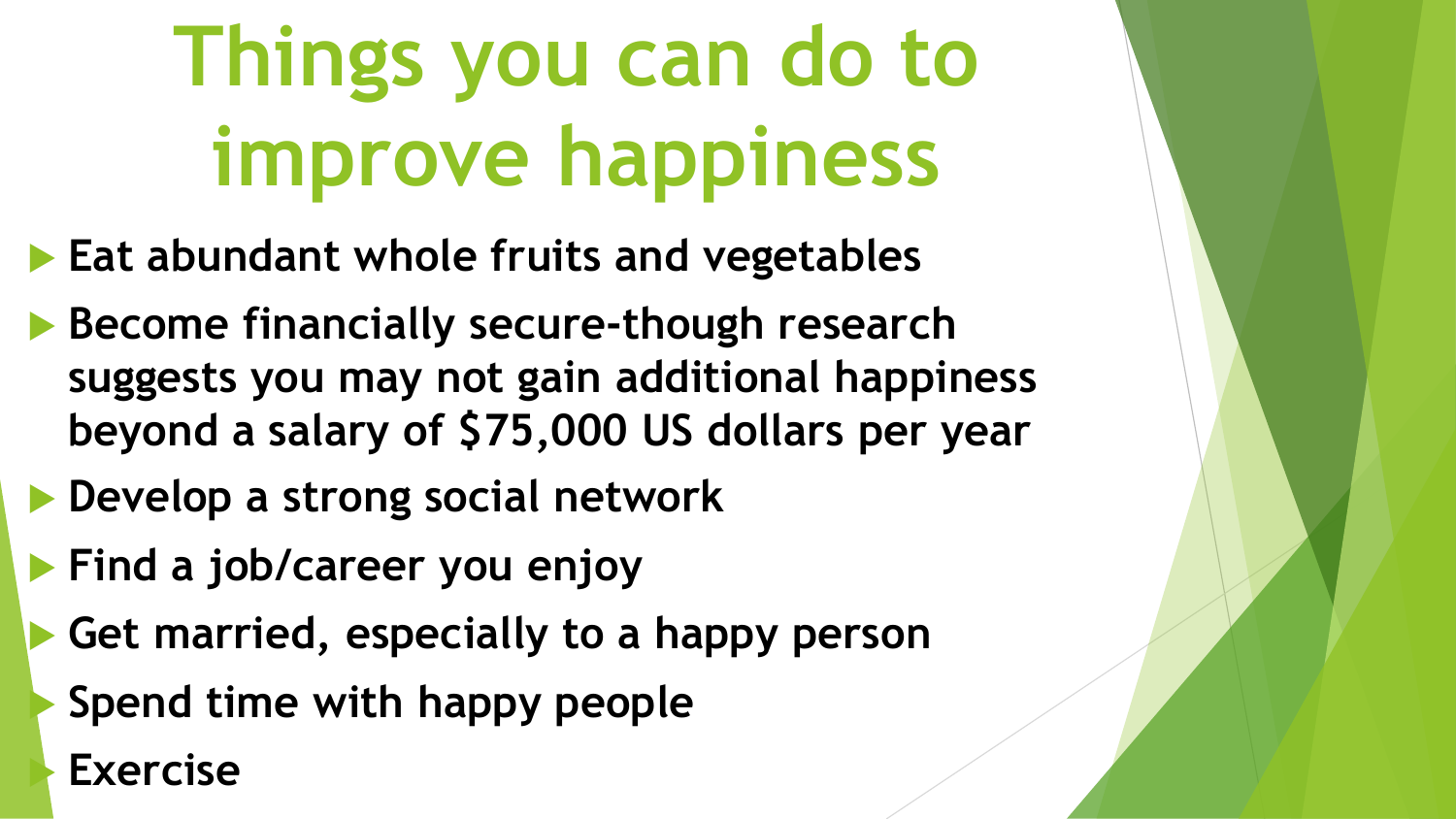## **Forms of happiness**

#### **Pleasure**

## **Engagement**

#### **Meaning**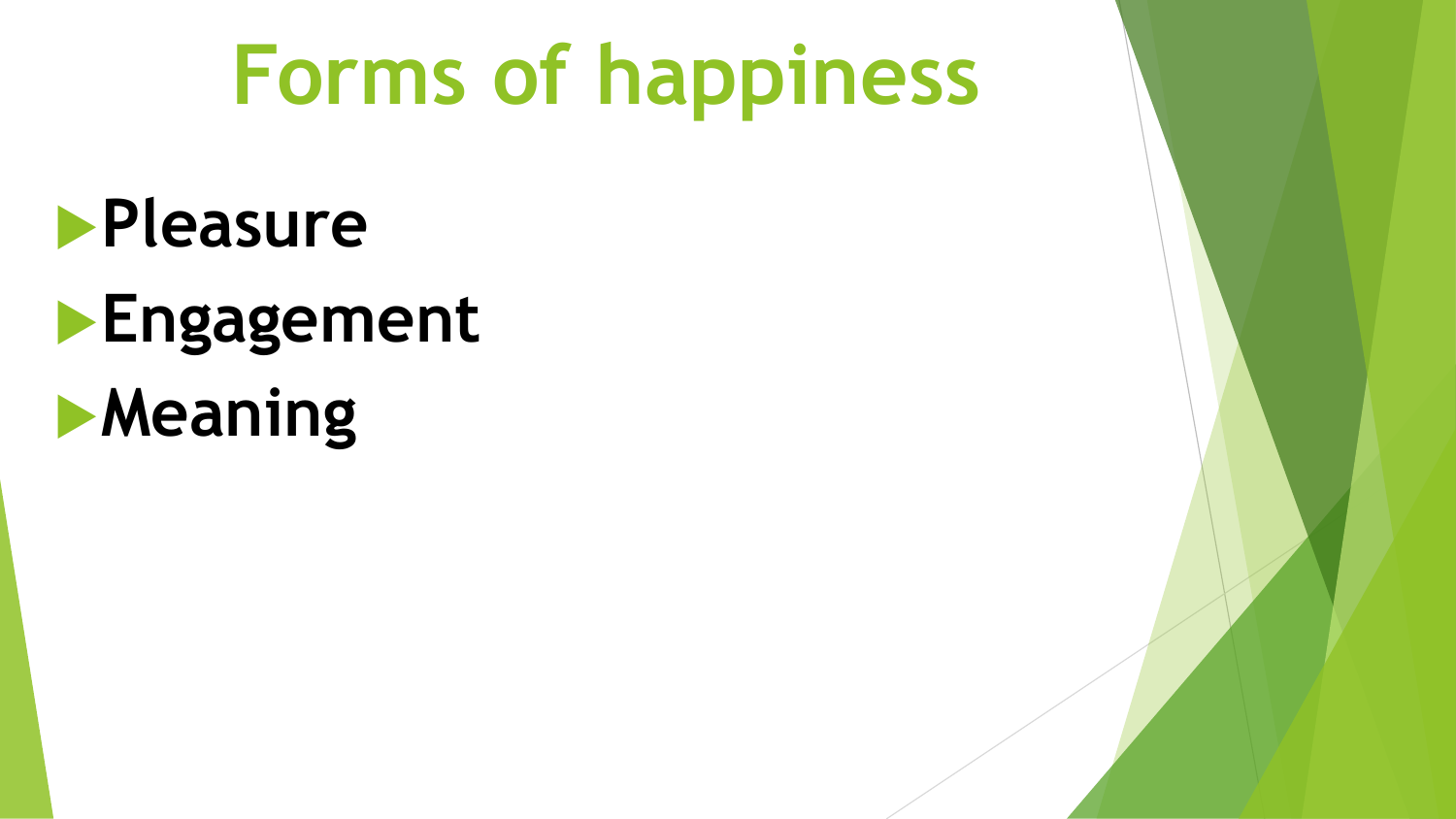# Positive **Engagement** PERMA

### Meaning Relationships

#### Achievement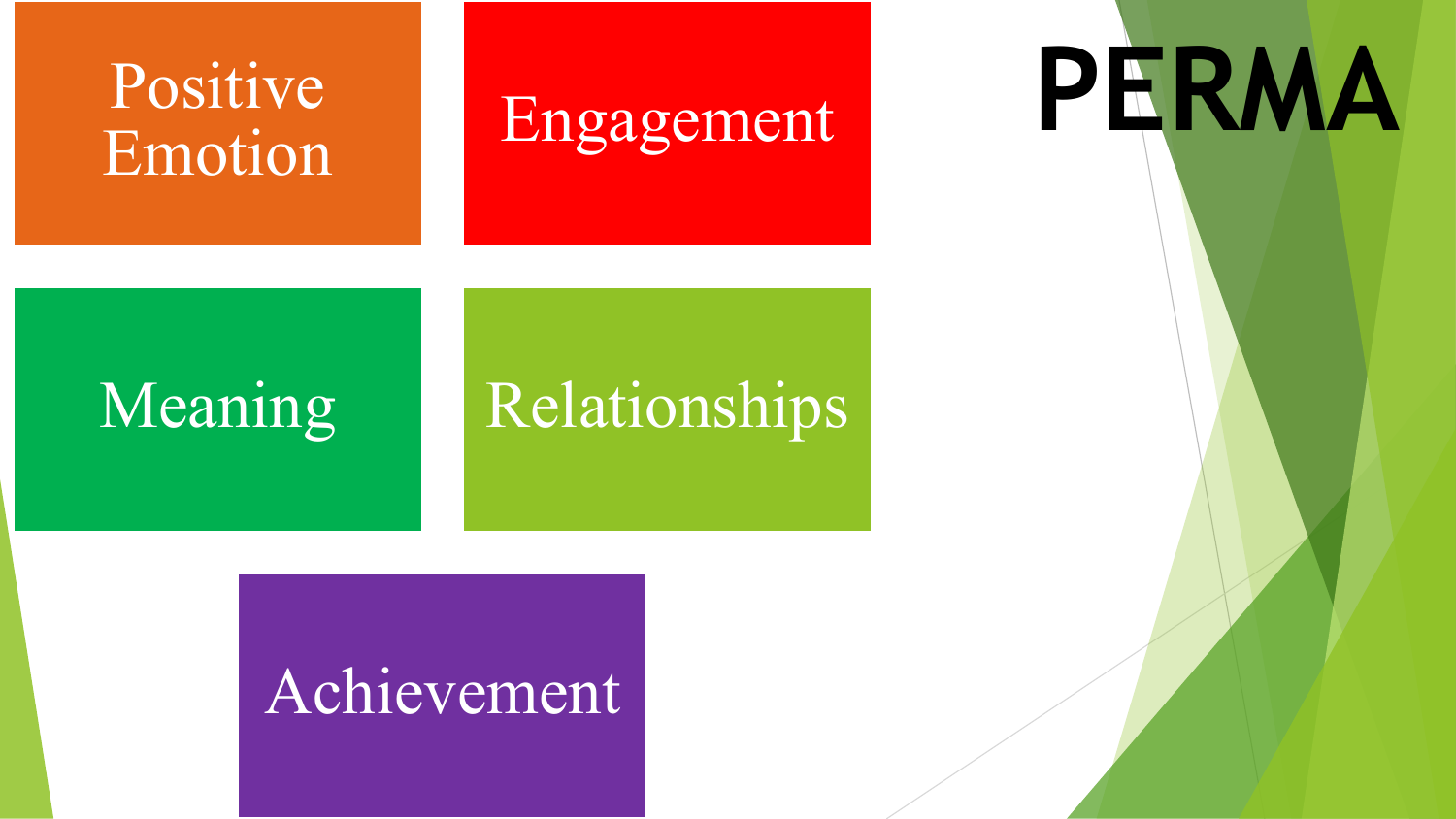## **Logotherapy (Viktor Frankl)**

**P** "Has all this suffering, this **dying around us, a meaning? For if not, then ultimately there is no meaning to survival"- pg. 115**

MAN'S **SEARCH FOR** MEANING VIKTOR E. FRANKL

> WITH A NEW FOREWORD BY HAROLD S. KUSHNER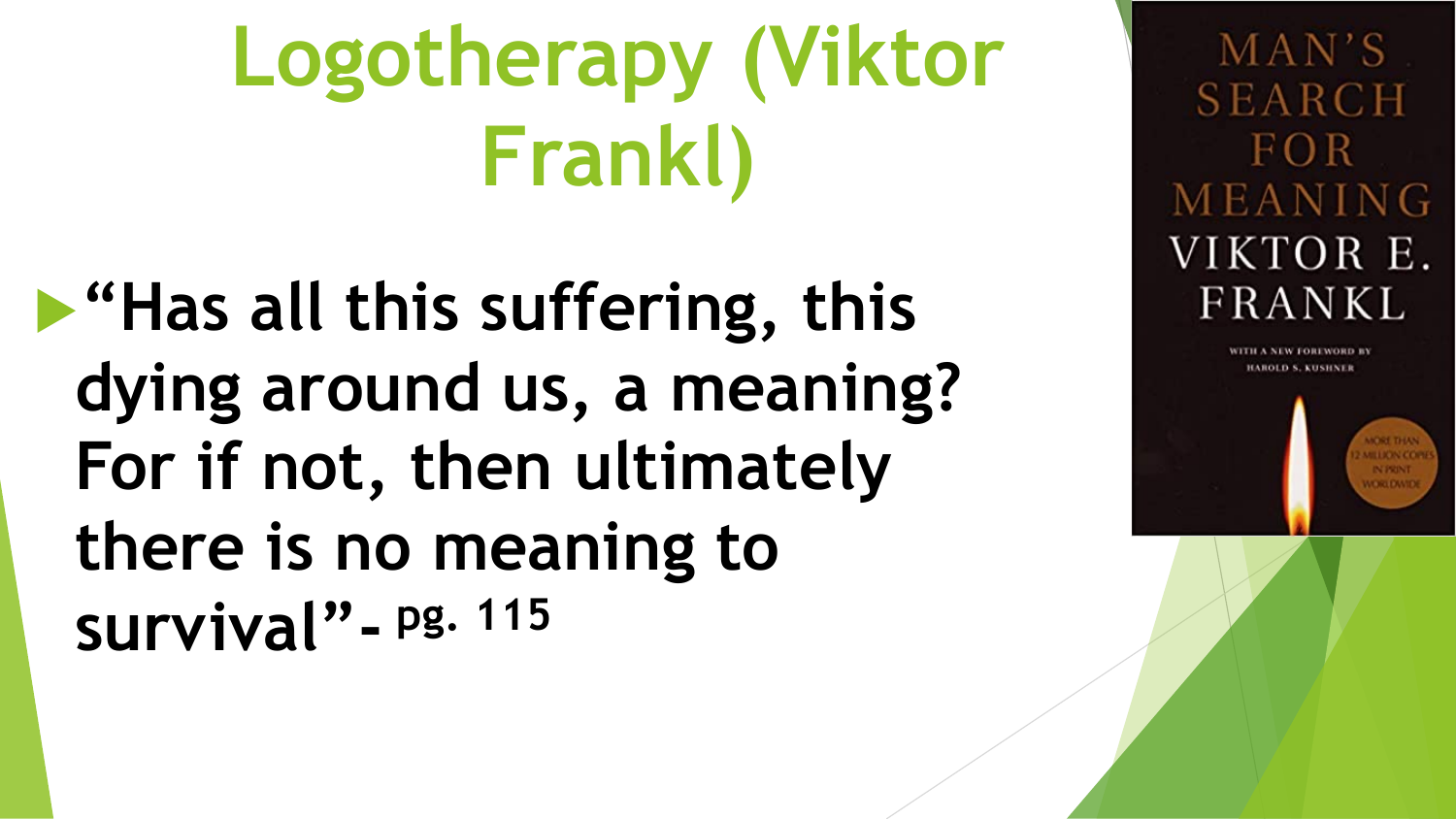### **Values (Acceptance and Commitment Therapy)**

| Achievement Adventure |                             | <b>Altruism</b> | <b>Art</b>          | <b>Beauty</b> | <b>Children</b>               | <b>Connectedness</b> |
|-----------------------|-----------------------------|-----------------|---------------------|---------------|-------------------------------|----------------------|
| <b>Courage</b>        | <b>Dependability Ethics</b> |                 | <b>Fairness</b>     | Family        | <b>Fitness</b>                | <b>Free Time</b>     |
| Friendship            | Fun                         | Golden<br>Rule  | <b>Hard</b><br>work | <b>Health</b> | <b>Hobbies</b>                | Honesty              |
| Independence          | Influence                   | Integrity       | <b>Intimacy</b>     | Learning      | Loyalty                       | Modesty              |
| <b>Nature</b>         | Popularity                  | Relaxation      | Religion            | Respect       | Romance                       | Sacrifice            |
| Security              | <b>Social Life</b>          | Spirituality    | <b>Status</b>       | <b>Travel</b> | <b>Trustworthiness Wealth</b> |                      |